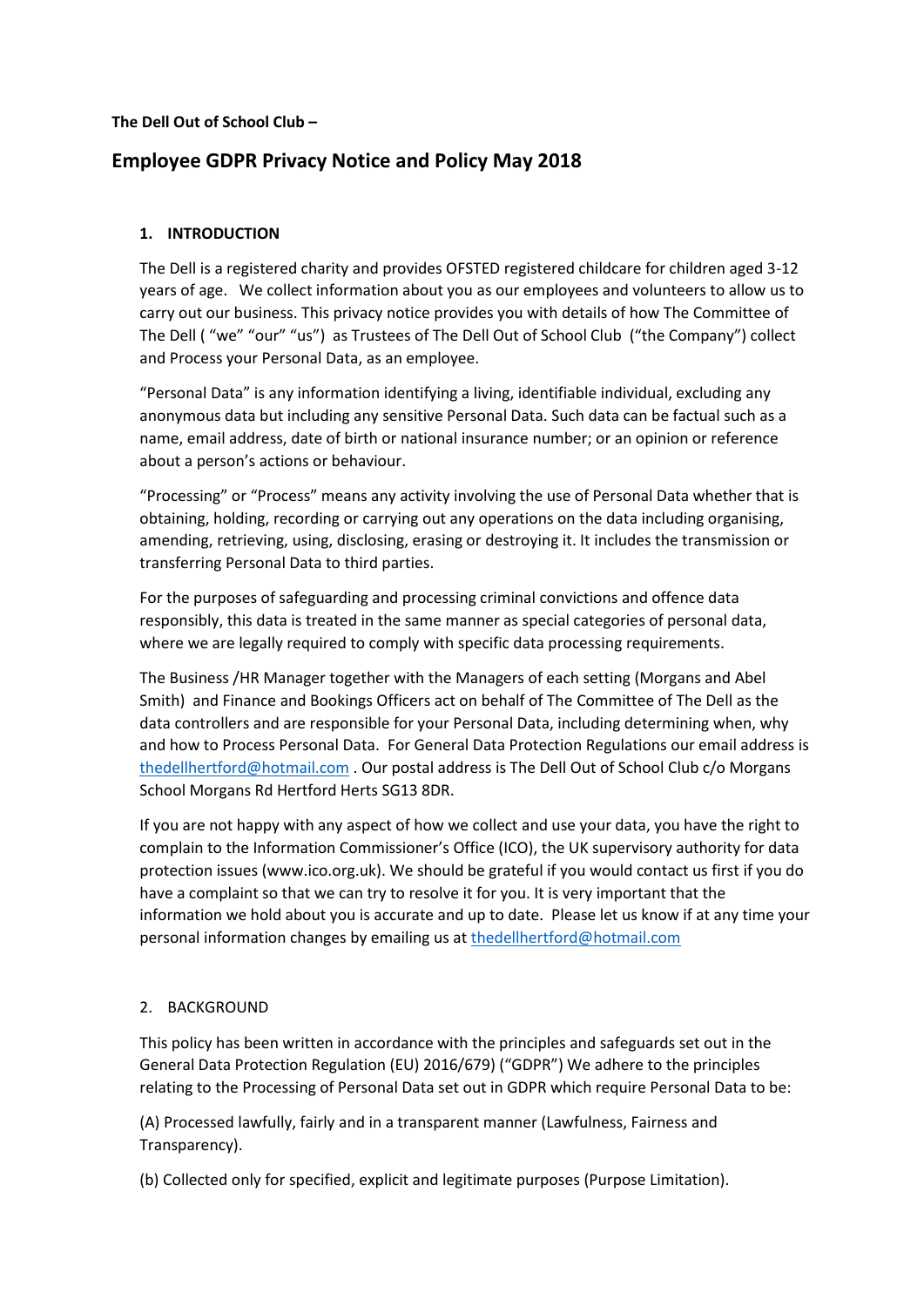(c) Adequate, relevant and limited to what is necessary in relation to the purposes for which it is Processed (Data Minimisation). (d) Accurate and where necessary kept up to date (Accuracy).

(e) Not kept in a form which permits identification of Data Subjects for longer than is necessary for the purposes for which the data is Processed (Storage Limitation).

(f) Processed in a manner that ensures its security using appropriate technical and organisational measures to protect against unauthorised or unlawful Processing and against accidental loss, destruction or damage (Security, Integrity and Confidentiality).

(g) Not transferred to another country without appropriate safeguards being in place.

(H) made available to individuals such as to allow them to exercise certain rights in relation to their Personal Data (Data Subjects rights and requests).

## **3. HOW WE USE YOUR PERSONAL DATA**

We will only use your Personal Data when legally permitted. The most common uses of your Personal Data are:

• Where we need to perform the contract between us in accordance with our terms of employment if you are an employee.

• Where it is necessary for our legitimate interests (or those of a third party) and your interests and fundamental rights do not override those interests.

• Where we need to comply with a legal or regulatory obligation.

Generally, we do not rely on consent as a legal ground for processing your Personal Data, other than in relation to sending marketing communications to you via email or text message.

You have the right to withdraw consent to marketing at any time by emailing us at [thedellhertford@hotmail.com](mailto:thedellhertford@hotmail.com)

#### **Purposes for Processing your Personal Data**

Set out below is a table describing the Personal Data we hold – why we hold it, the legal grounds on which we will process your data, how it is stored and who has access to it? We also detail how long we will retain the data you have provided.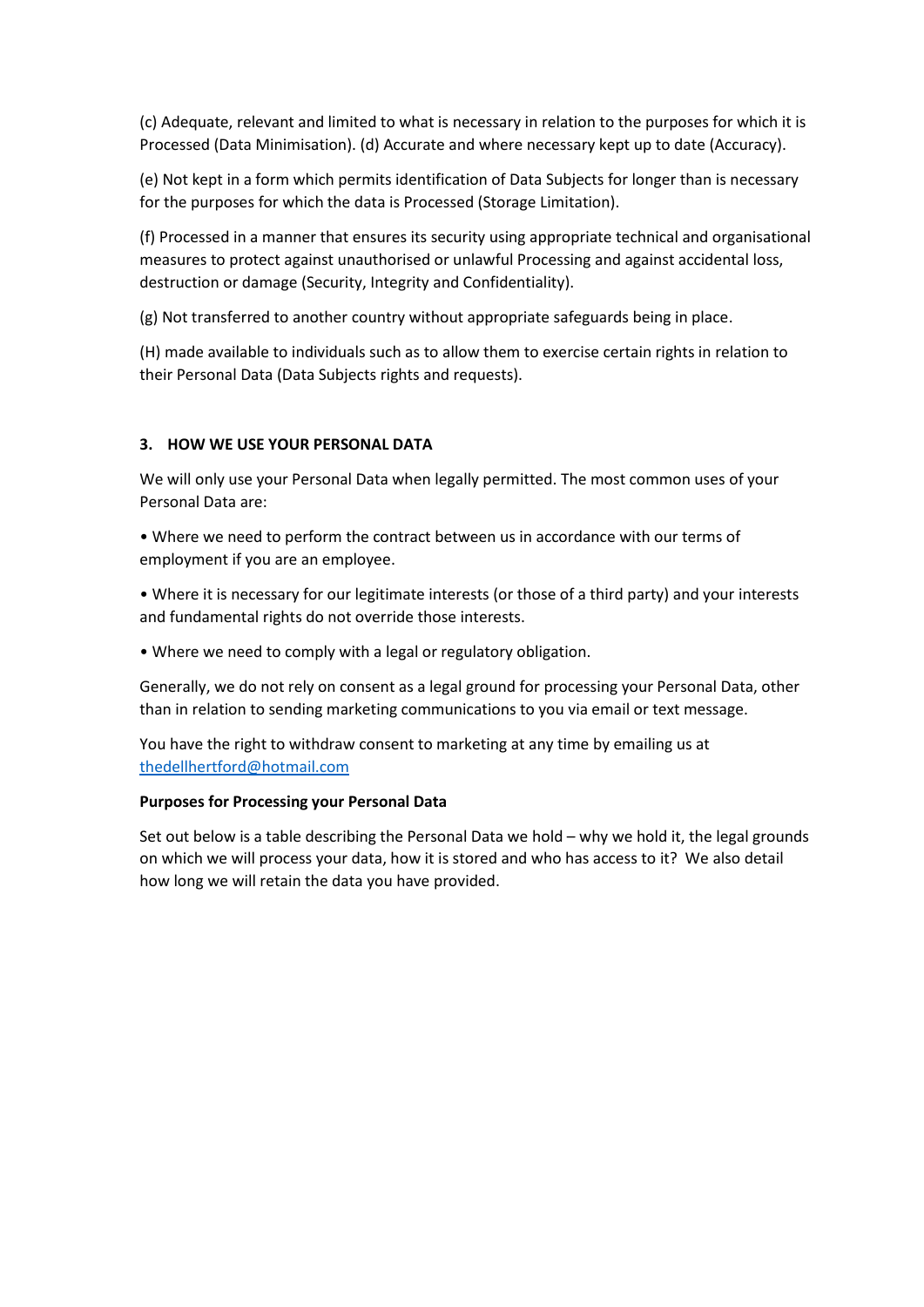| Data                                                                                                          | What is the data<br>used for                                                           | Lawful<br>reason for<br>keeping data | Where did it<br>come from                       | Who is it<br>shared<br>with                                                                                 | Where is it<br>stored                                                                                                                                              | <b>Access</b>                             | Consent<br>required | How long do<br>we keep it                                                                                    |
|---------------------------------------------------------------------------------------------------------------|----------------------------------------------------------------------------------------|--------------------------------------|-------------------------------------------------|-------------------------------------------------------------------------------------------------------------|--------------------------------------------------------------------------------------------------------------------------------------------------------------------|-------------------------------------------|---------------------|--------------------------------------------------------------------------------------------------------------|
| <b>Application forms or CV</b><br>supplied as part of the<br>recruitment process                              | Shortlisting and<br>finding suitable<br>candidates for<br>our positions                | Legitimate<br>interest               | Job applicant<br>or now<br>current<br>employees | Senior<br>staff &<br><b>Trustees</b>                                                                        | HR file in<br>locked<br>cupboard in<br><b>HR</b> home<br>office<br>Copies on<br>site.                                                                              | <b>Managers</b>                           | <b>No</b>           | For successful<br>candidates 2<br>years post-<br>employment<br>end.<br>Unsuccessful<br>applicants<br>2 years |
| <b>Recruitment and selection</b><br>decision and related<br>correspondence including<br>offer/regret letters. | Safeguarding<br>Suitability to<br>work with<br>young children<br>Selection<br>outcomes | Legitimate<br>interest               | <b>Employer</b>                                 | Senior<br>staff &<br><b>Trustees</b><br>Selection<br>decisions<br>may be<br>shared<br>with<br><b>OFSTED</b> | HR file in<br>locked<br>cupboard in<br><b>HR</b> home<br>office Copies<br>held on site<br>for OFSTED                                                               | <b>Managers</b>                           | <b>No</b>           | As above                                                                                                     |
| <b>Contract of employment</b><br>Including name, hours, rate<br>of pay/salary.<br>(or volunteer agreement)    | Contract of<br>employment or<br>volunteer<br>agreement                                 | Legitimate<br>interest               | HR/signed by<br>employee                        | Employee<br>and<br>Payroll                                                                                  | <b>HR</b> files in<br>locked<br>cupboard in<br><b>HR</b> home<br>office & PC<br>Copies on site<br>& at Finance<br>office in<br>locked<br>cupboard and<br><b>PC</b> | <b>Managers</b><br>and finance<br>manager | <b>No</b>           | 6 years                                                                                                      |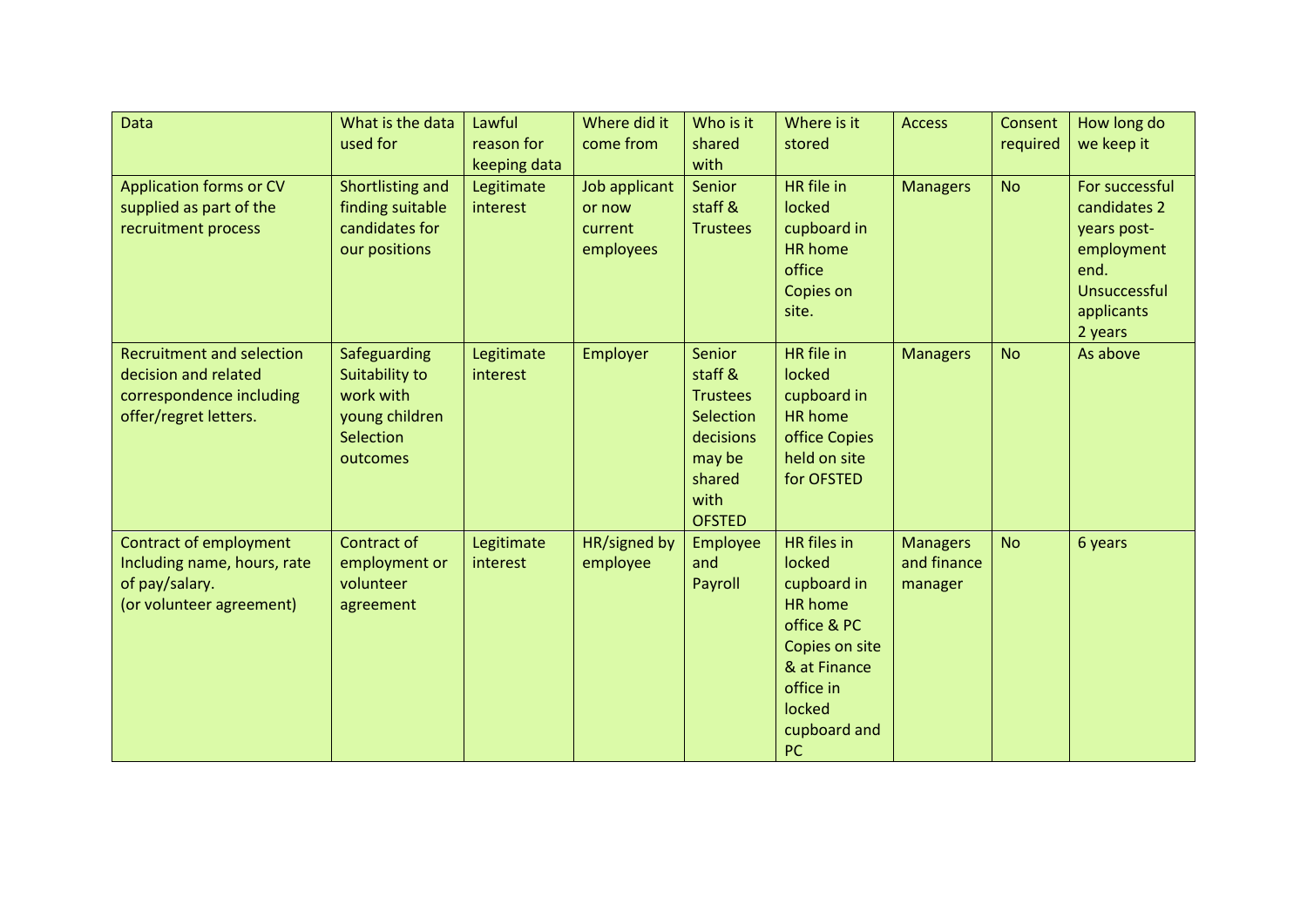| Data                              | What is the data       | Lawful         | Where did it    | Who is it       | Where is it        | <b>Access</b>   | Consent   | How long do        |
|-----------------------------------|------------------------|----------------|-----------------|-----------------|--------------------|-----------------|-----------|--------------------|
|                                   | used for               | reason for     | come from       | shared          | stored             |                 | required  | we keep it         |
|                                   |                        | keeping data   |                 | with            |                    |                 |           |                    |
| New starter forms                 | Setting the            | Legitimate     | <b>Employee</b> | Payroll         | Locked             | <b>Managers</b> | <b>No</b> | In accordance      |
| Including                         | employee up on         | interest       |                 | Payroll         | cabinet filed      | and finance     |           | with               |
| Date of Birth                     | payroll                |                |                 | <b>Pensions</b> | at club after      | manager         |           | payroll/HMRC       |
| <b>Address</b>                    | Being able to          |                |                 | <b>DWP</b> and  | induction          |                 |           | information        |
| <b>Contact numbers</b>            | contact the            |                |                 | <b>HMRC</b>     | before being       |                 |           | see below          |
| Medical issues/health             | employee about         |                |                 |                 | handed to          |                 |           |                    |
| concerns                          | work related           |                |                 |                 | <b>Finance</b>     |                 |           |                    |
| National insurance no             | matters.               |                |                 |                 | Manager and        |                 |           |                    |
| <b>Bank details</b>               | Emergency              |                |                 |                 | held securely      |                 |           |                    |
| <b>Emergency contact details</b>  | contacts in case       |                |                 |                 | at Rapier          |                 |           |                    |
|                                   | of emergency           |                |                 |                 | group via          |                 |           |                    |
|                                   | <b>Medical and</b>     |                |                 |                 | paper and          |                 |           |                    |
|                                   | health issues to       |                |                 |                 | safe PC            |                 |           |                    |
|                                   | allow                  |                |                 |                 | Contact            |                 |           |                    |
|                                   | reasonable             |                |                 |                 | telephone          |                 |           |                    |
|                                   | adjustments            |                |                 |                 | numbers held       |                 |           |                    |
|                                   | <b>Bank details so</b> |                |                 |                 | on Dell phone      |                 |           |                    |
|                                   | we can pay             |                |                 |                 | <b>Emails held</b> |                 |           |                    |
|                                   | Set up pension         |                |                 |                 | on secure Dell     |                 |           |                    |
|                                   | scheme.                |                |                 |                 | OSC laptops.       |                 |           |                    |
|                                   | Arrange tax and        |                |                 |                 |                    |                 |           |                    |
|                                   | NI payments.           |                |                 |                 |                    |                 |           |                    |
|                                   |                        |                |                 |                 |                    |                 |           |                    |
| <b>DBS Disclosure checks with</b> | <b>Statutory</b>       | <b>Special</b> | <b>Employer</b> | <b>Managers</b> | 1 database         | <b>HR</b>       | <b>No</b> | <b>Disclosures</b> |
| <b>TMG CRB plus staff</b>         | obligation             | Category       | generated       | School          | hard copy on       | <b>Manager</b>  |           | numbers held       |
| disqualification declarations     | Safeguarding           | Legitimate     | link using      | <b>OFSTED</b>   | each site          | Club            |           | until              |
|                                   |                        | interest       | employee        |                 | locked             | Manager as      |           | employment         |
|                                   |                        |                | email.          |                 | cupboard but       | password        |           | ends and then      |
|                                   |                        |                |                 |                 | accessed only      | users           |           | removed from       |
|                                   |                        |                |                 |                 | by HR & Club       |                 |           | the database.      |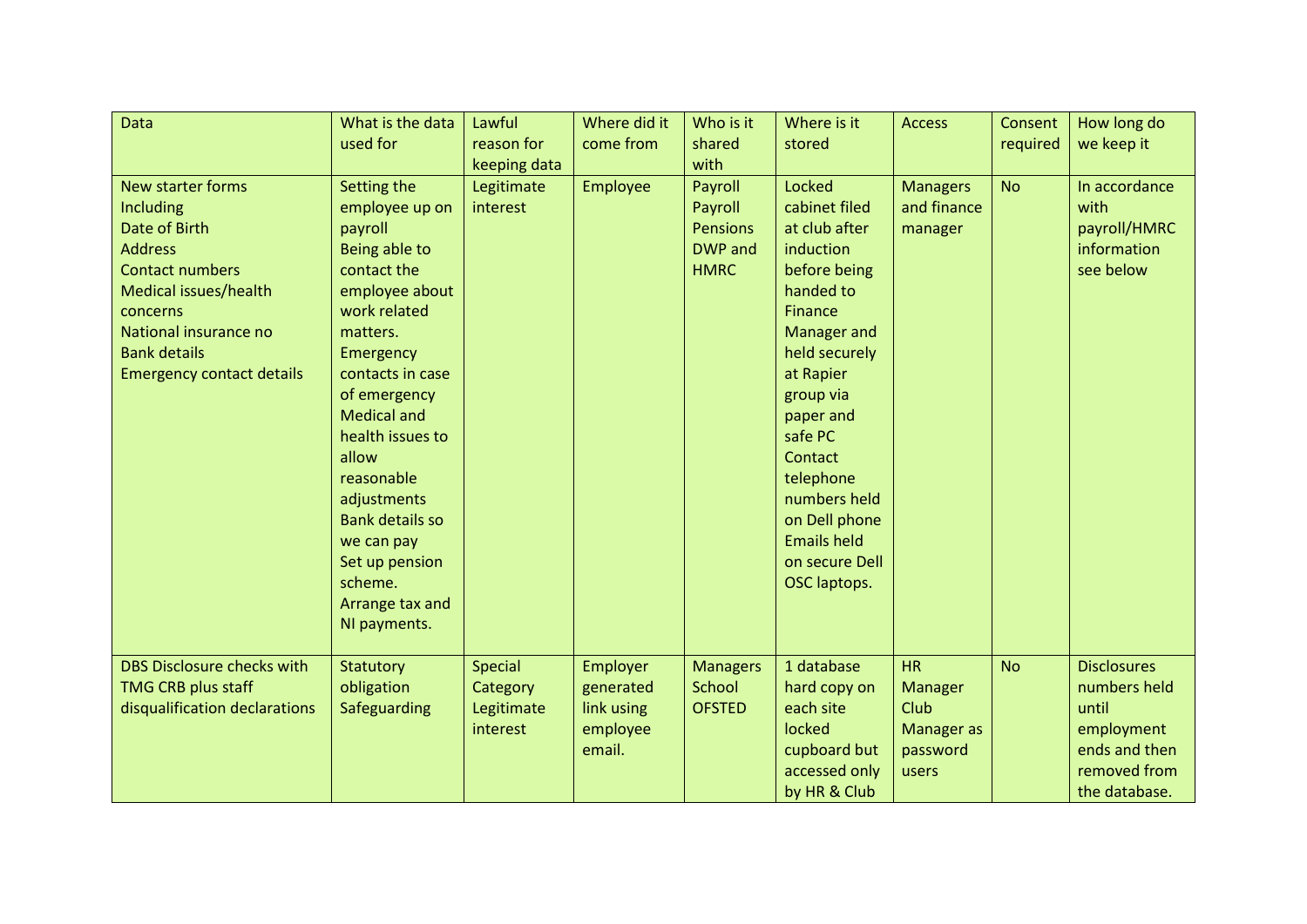| Data                           | What is the data       | Lawful       | Where did it | Who is it   | Where is it        | <b>Access</b>  | Consent   | How long do          |
|--------------------------------|------------------------|--------------|--------------|-------------|--------------------|----------------|-----------|----------------------|
|                                | used for               | reason for   | come from    | shared      | stored             |                | required  | we keep it           |
|                                |                        | keeping data |              | with        |                    |                |           |                      |
|                                |                        |              |              |             | Managers.          |                |           |                      |
|                                |                        |              |              |             | Located            |                |           |                      |
|                                |                        |              |              |             | through a          |                |           |                      |
|                                |                        |              |              |             | secure server      |                |           |                      |
|                                |                        |              |              |             | website            |                |           |                      |
|                                |                        |              |              |             | "Online            |                |           |                      |
|                                |                        |              |              |             | Disclosures"       |                |           |                      |
|                                |                        |              |              |             | giving             |                |           |                      |
|                                |                        |              |              |             | legitimate         |                |           |                      |
|                                |                        |              |              |             | authority for      |                |           |                      |
|                                |                        |              |              |             | staff to           |                |           |                      |
|                                |                        |              |              |             | collect such       |                |           |                      |
|                                |                        |              |              |             | data               |                |           |                      |
| Car registration no            | <b>Notification to</b> | Consent      | Employee     | Employee    | On site locked     | <b>Manager</b> | <b>No</b> | <b>After leaving</b> |
|                                | school                 |              |              | School      | cupboard           |                |           | Disposal by          |
|                                |                        |              |              |             |                    |                |           | secure data          |
|                                |                        |              |              |             |                    |                |           | shredding            |
|                                |                        |              |              |             |                    |                |           | services.            |
|                                |                        |              |              |             |                    |                |           | <b>Deletion from</b> |
|                                |                        |              |              |             |                    |                |           | server               |
| <b>References for The Dell</b> | Safe                   | Legitimate   | Third party  | OFSTED.     | HR files/PC        | <b>HR</b>      | Yes       | <b>After leaving</b> |
| (employee references)          | Recruitment            | interest     | such as past | HR/ snr     | held in HR         | <b>Manager</b> |           | Disposal by          |
|                                |                        |              | employers.   | staff       | home office        |                |           | secure data          |
|                                |                        |              |              |             |                    |                |           | shredding            |
|                                |                        |              |              |             |                    |                |           | services.            |
|                                |                        |              |              |             |                    |                |           | <b>Deletion from</b> |
|                                |                        |              |              |             |                    |                |           | server               |
| References by The Dell as      | Allow staff to         | Consent      | The Dell     | Prospective | <b>HR files/PC</b> | <b>HR</b>      | Yes       | 3 years after        |
| employer.                      | apply for other        |              |              | employer    | held in HR         | Manager        |           | employment           |
|                                | jobs                   |              |              |             | home office        |                |           | has ended.           |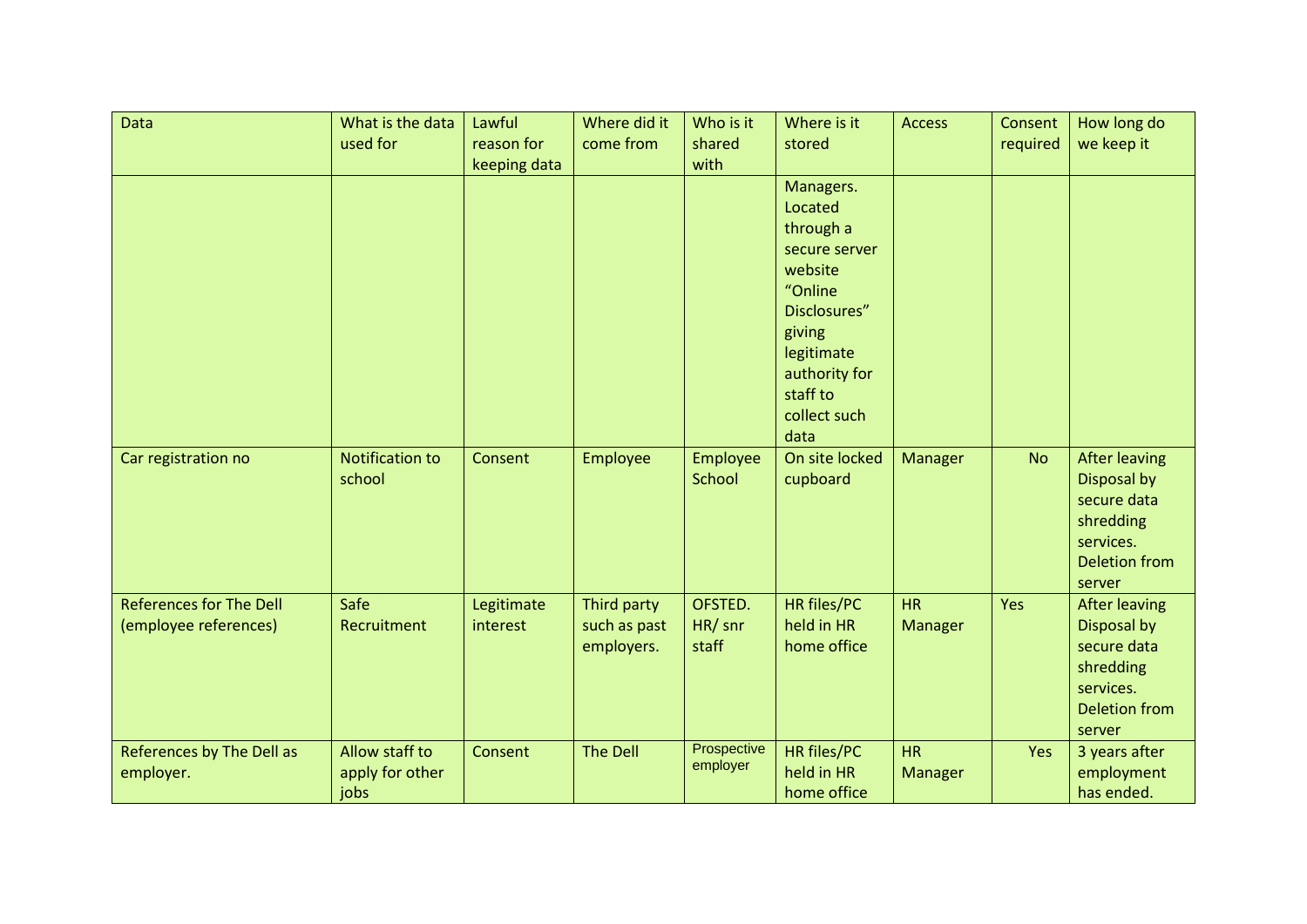| Data                                                                            | What is the data<br>used for                         | Lawful<br>reason for<br>keeping data | Where did it<br>come from                    | Who is it<br>shared<br>with                                            | Where is it<br>stored                       | <b>Access</b>                                           | Consent<br>required | How long do<br>we keep it                                                                                                                                                                              |
|---------------------------------------------------------------------------------|------------------------------------------------------|--------------------------------------|----------------------------------------------|------------------------------------------------------------------------|---------------------------------------------|---------------------------------------------------------|---------------------|--------------------------------------------------------------------------------------------------------------------------------------------------------------------------------------------------------|
|                                                                                 |                                                      |                                      |                                              |                                                                        | Prospective<br>employer                     |                                                         |                     | Disposal by<br>secure data<br>shredding<br>services.<br><b>Deletion from</b><br>server                                                                                                                 |
| Performance data including<br>supervisions appraisals and<br>disciplinary notes | Allow regular<br>reviews and<br>staff<br>performance | Legitimate<br>interest               | <b>Employer</b><br>and<br>employee           | <b>Managers</b><br><b>Trustee</b><br><b>Ofsted</b>                     | <b>Locked filing</b><br>cupboard at<br>club | <b>Managers</b><br>and HR<br>Manager<br><b>Trustees</b> | <b>No</b>           | 3 years<br>Disposal by<br>secure data<br>shredding<br>services.<br><b>Deletion from</b><br>server                                                                                                      |
| Work permits <16                                                                | Regulation                                           | Legitimate<br>interest               | Individual<br>and HCC and<br><b>The Dell</b> | Employee                                                               | <b>Locked filing</b><br>cupboard at<br>club |                                                         | <b>No</b>           | Till employee<br>turns 16.<br>Disposed of by<br>shredding                                                                                                                                              |
| <b>Training records and</b><br>certificates                                     | Compliance<br>with Ofsted<br>registration            | Legitimate<br>interest               | Third party<br>Employee<br><b>Managers</b>   | <b>Ofsted</b><br>Gov<br>Complianc<br>e. <i>i.e.</i><br>Food<br>Hygiene | <b>Locked filing</b><br>cupboard at<br>club | Manager                                                 | <b>No</b>           | Till expired or 5<br>years if still in<br>employee.<br>Can be<br>disposed of in<br>the year after<br>leaving<br>Disposal by<br>secure data<br>shredding<br>services.<br><b>Deletion from</b><br>server |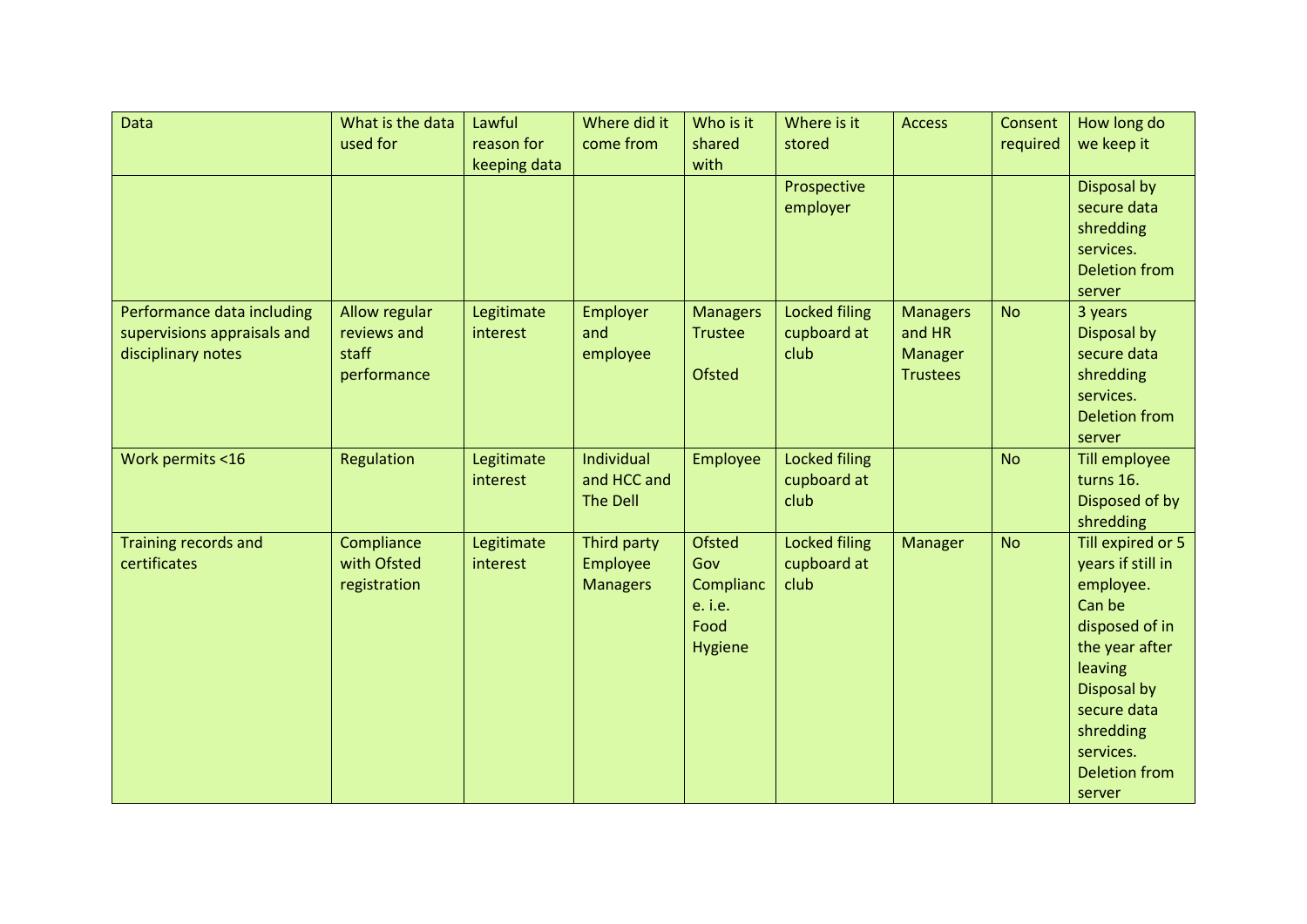| Data                              | What is the data    | Lawful       | Where did it        | Who is it       | Where is it        | <b>Access</b>     | Consent   | How long do          |
|-----------------------------------|---------------------|--------------|---------------------|-----------------|--------------------|-------------------|-----------|----------------------|
|                                   | used for            | reason for   | come from           | shared          | stored             |                   | required  | we keep it           |
|                                   |                     | keeping data |                     | with            |                    |                   |           |                      |
| <b>Contractual change letters</b> | Contract of         | Legitimate   | <b>HR Manager</b>   | <b>Managers</b> | <b>HR Files/PC</b> | H. R              | <b>No</b> | 5 years              |
| and requests and general          | employment          | interest     | or employee         | <b>Finance</b>  | held in HR         | Manager           |           | Disposal by          |
| staff correspondence              |                     |              |                     | Manager         | home office        | <b>Bookings</b>   |           | secure data          |
|                                   |                     |              |                     | Payroll         |                    | and               |           | shredding            |
|                                   |                     |              |                     | <b>Pensions</b> |                    | Finance           |           | services.            |
|                                   |                     |              |                     | <b>DWP</b>      |                    | <b>Manager</b>    |           | <b>Deletion from</b> |
|                                   |                     |              |                     | <b>Pensions</b> |                    |                   |           | server               |
| <b>Staff photos</b>               | Permission          | Consent      | Employer/           | <b>Public</b>   | <b>Public</b>      | Anyone            | <b>No</b> | On leaving           |
|                                   | sought              |              | Employee/           |                 | noticeboard        |                   |           | <b>Disposal by</b>   |
|                                   | encourage first     |              | Facebook            |                 | <b>NB</b> suggest  |                   |           | secure data          |
|                                   | names only          |              |                     |                 | first names        |                   |           | shredding            |
|                                   |                     |              |                     |                 | only to be         |                   |           | services.            |
|                                   |                     |              |                     |                 | <b>GDPR</b>        |                   |           | <b>Deletion from</b> |
|                                   |                     |              |                     |                 | compliant          |                   |           | server               |
| Staff registers/rotas/sign in     | <b>Detailing</b>    | Legitimate   | <b>Employer</b>     | All staff       | Locked             | <b>Staff only</b> | <b>No</b> | As part of           |
| sheets                            | planned and         | interest     | Finance &           |                 | cupboard           |                   |           | payroll process      |
|                                   | actual hours of     |              | <b>Bookings and</b> |                 | Nb staff rota      |                   |           | 6 years.             |
|                                   | work so we can      |              | <b>Managers</b>     |                 | needs to be        |                   |           | Disposal by          |
|                                   | calculate pay       |              |                     |                 | filed away         |                   |           | secure data          |
|                                   | <b>Record of</b>    |              |                     |                 | and not on         |                   |           | shredding            |
|                                   | whose in            |              |                     |                 | view unless        |                   |           | services.            |
|                                   | building            |              |                     |                 | first names        |                   |           | <b>Deletion from</b> |
|                                   |                     |              |                     |                 | only are used      |                   |           | server               |
| <b>Payroll information shared</b> | To abide by         | Legitimate   | Employee            | <b>HMRC</b>     | On server at       | Fiancé and        | <b>No</b> | Six years plus 1     |
| with ABCO including               | <b>HMRC</b> payroll | interest     |                     | <b>Nest</b>     | Rapier             | <b>bookings</b>   |           | year post            |
| <b>Name</b>                       | rules and you       |              |                     | Sage            | password           | officer/HR        |           | employment.          |
| <b>Contact details</b>            | contract of         |              |                     | Abco            | protected          | Manager           |           | Disposal by          |
| <b>DOB</b>                        | employment          |              |                     | payroll         | (server GDPR       |                   |           | secure data          |
| <b>Right to work</b>              |                     |              |                     |                 | compliant and      |                   |           | shredding            |
| Ethnicity                         |                     |              |                     |                 | locked room        |                   |           | services.            |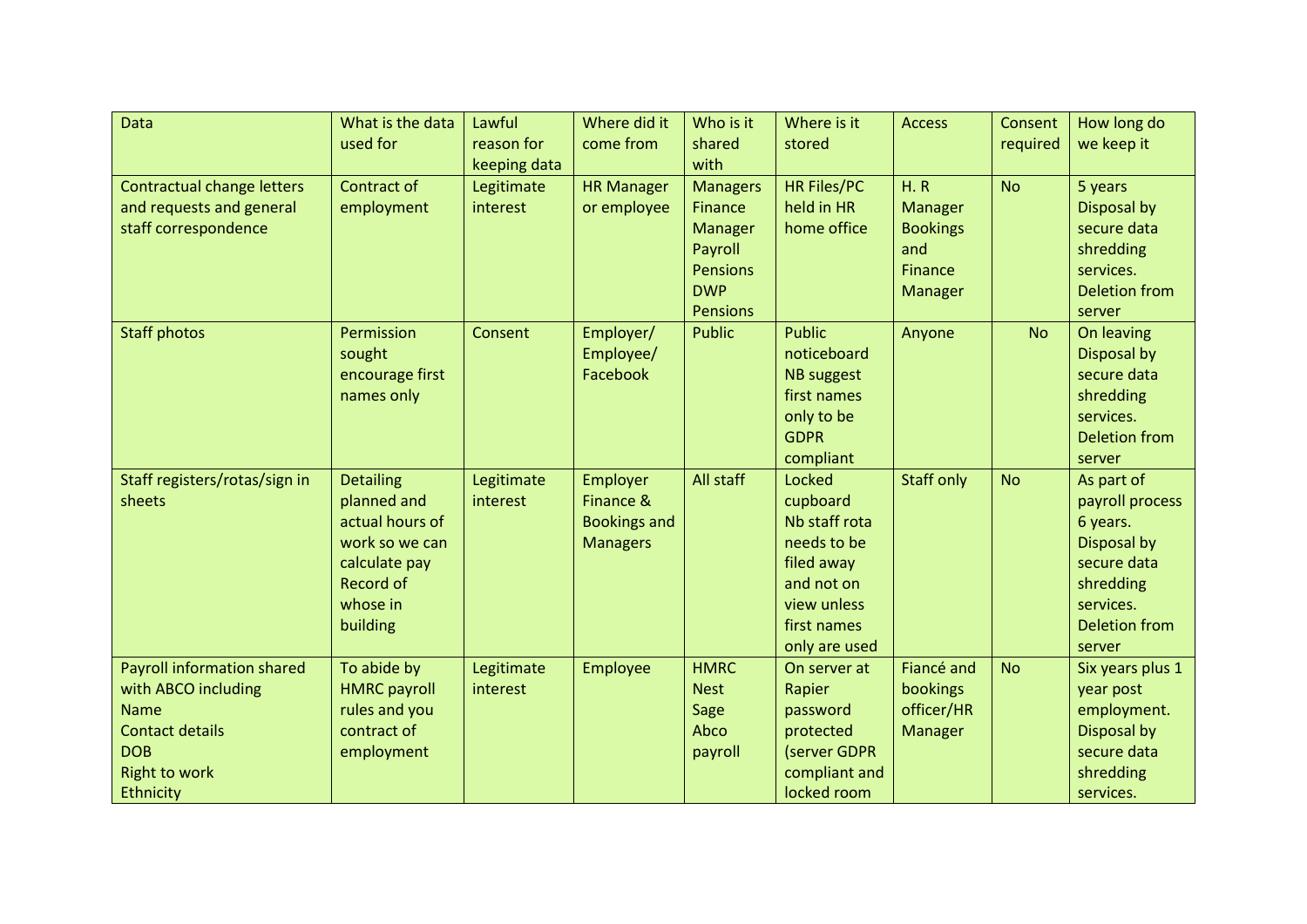| Data                            | What is the data<br>used for | Lawful<br>reason for | Where did it<br>come from | Who is it<br>shared | Where is it<br>stored | <b>Access</b>   | Consent<br>required | How long do<br>we keep it |
|---------------------------------|------------------------------|----------------------|---------------------------|---------------------|-----------------------|-----------------|---------------------|---------------------------|
|                                 |                              | keeping data         |                           | with                |                       |                 |                     |                           |
| <b>Bank details</b>             |                              |                      |                           |                     |                       |                 |                     | <b>Deletion from</b>      |
| Rate of pay/salary              |                              |                      |                           |                     |                       |                 |                     | server                    |
| <b>Hours</b>                    |                              |                      |                           |                     |                       |                 |                     |                           |
| Sick pay                        |                              |                      |                           |                     |                       |                 |                     |                           |
| <b>Holiday</b>                  |                              |                      |                           |                     |                       |                 |                     |                           |
| Pension                         |                              |                      |                           |                     |                       |                 |                     |                           |
| National Insurance no           |                              |                      |                           |                     |                       |                 |                     |                           |
| <b>Email address</b>            |                              |                      |                           |                     |                       |                 |                     |                           |
| Whether you work another        |                              |                      |                           |                     |                       |                 |                     |                           |
| job?                            |                              |                      |                           |                     |                       |                 |                     |                           |
| <b>Student loan</b>             |                              |                      |                           |                     |                       |                 |                     |                           |
| <b>Pension provider NEST</b>    | Providing a                  | Legitimate           | Employee/                 | <b>Nest</b>         | On server at          | <b>Finance</b>  | <b>No</b>           | Shredding                 |
|                                 | workforce                    | interest             | employer                  | DWP/                | Rapier                | and             |                     | services and              |
|                                 | pension to                   |                      |                           | <b>HMRC</b>         | password              | <b>Bookings</b> |                     | data deleted              |
|                                 | qualifying staff             |                      |                           |                     | protected             | Manager         |                     | from server to            |
|                                 |                              |                      |                           |                     | (server GDPR          | <b>HR</b>       |                     | be kept for 40            |
|                                 |                              |                      |                           |                     | compliant and         | Manager         |                     | years                     |
|                                 |                              |                      |                           |                     | locked room           |                 |                     |                           |
| Young in Herts training         | <b>Planning and</b>          | Legitimate           | Employer                  | <b>Herts</b> for    | On server at          | <b>HR</b>       | <b>No</b>           | 5 years or the            |
| records                         | recording                    | interest             |                           | Learning/           | <b>Herts For</b>      | <b>Manager</b>  |                     | life of the               |
| <b>Staff name/email address</b> | training and                 |                      |                           | training            | Learning              |                 |                     | certificate               |
|                                 | events                       |                      |                           | providers           | password              |                 |                     |                           |
|                                 |                              |                      |                           | individuals         | protected             |                 |                     |                           |
| <b>Staff accident book</b>      | Safe working                 | Legitimate           | <b>Employee</b>           | <b>HSE</b> or       | Hard copy             | Senior staff    | <b>No</b>           | 3 years then              |
|                                 |                              | interest             | /Employer                 | other               | kept securely         |                 |                     | disposed of               |
|                                 |                              |                      |                           | external            | on site               |                 |                     | securely.                 |
|                                 |                              |                      |                           | body                |                       |                 |                     |                           |
|                                 |                              |                      |                           |                     |                       |                 |                     |                           |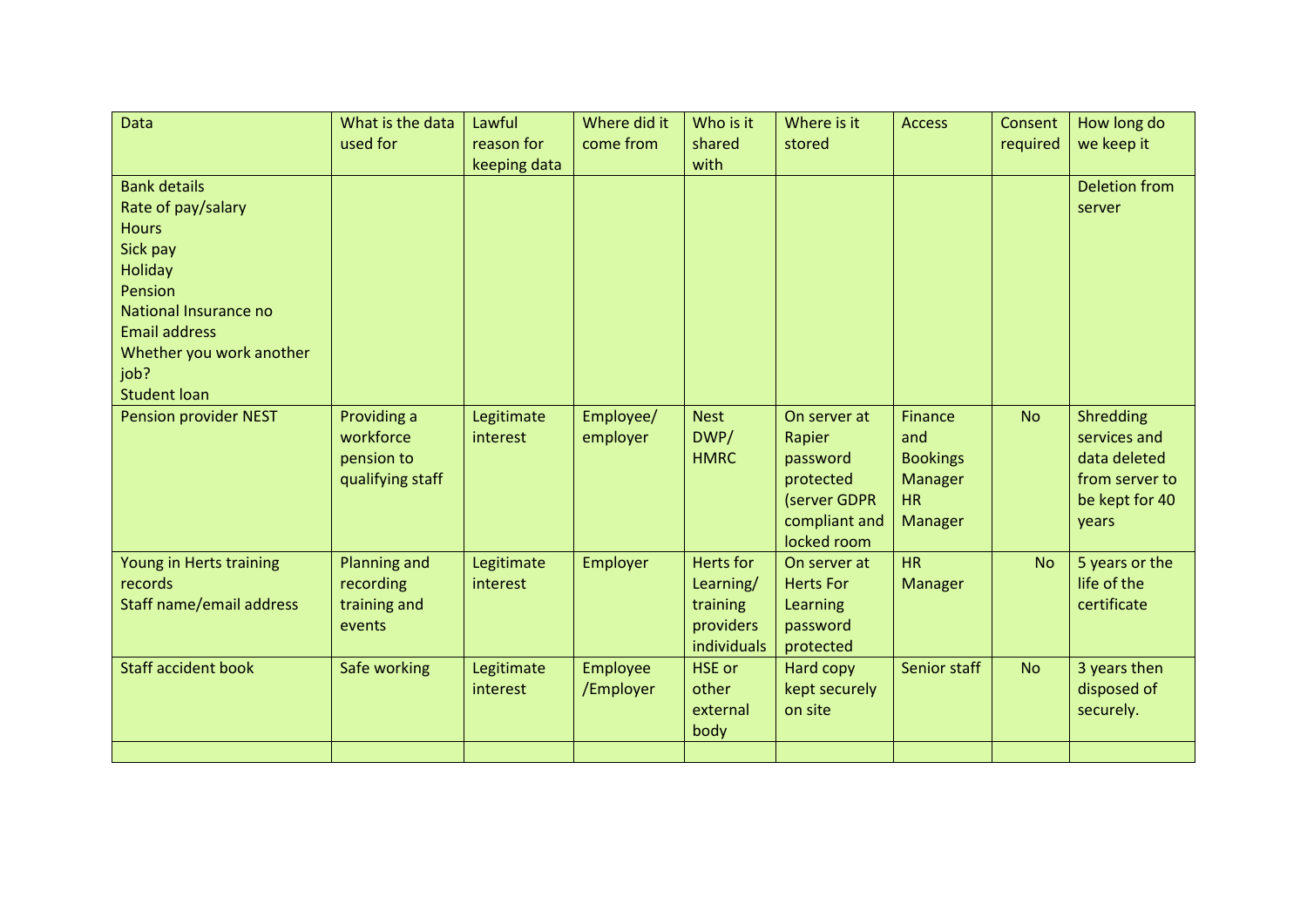#### **Information we obtain from other sources.**

On occasions we receive information from other sources such as a recruitment website e.g. indeed or via a recruitment agency i.e. Teach in Herts. Where we obtain information from other sources we will ensure we comply with the above GDPR principles

#### **Marketing communications**

We will never share your Personal Data with any third party for marketing purposes.

#### **4. DISCLOSURES OF YOUR PERSONAL DATA**

We may have to share your Personal Data with the parties set out below for the purposes set out in the table in paragraph 2 above:

• OFSTED or any government department involved with the safe operation of our business e.g. H&S executive, Food Standards Agency EHO. And for DBS checks. Etc.

- Service providers who provide IT and system administration services.
- Professional advisers including OFSTED, HCC and those who provide consultancy, and other business related service to The Dell.

• HM Revenue & Customs, regulators, The Department of Work and Pensions and other authorities based in the United Kingdom and other relevant jurisdictions who require reporting of Processing activities in certain circumstances.

• Third parties to whom in the future we may sell, transfer or merge parts of our business or assets.

We require all third parties to whom we transfer your data to respect the security of your Personal Data and to treat it in accordance with the law. We only allow such third parties to Process your Personal Data for specified purposes and in accordance with our instructions.

#### **5. INTERNATIONAL TRANSFERS**

Not applicable to employees as we don't transfer any staff data to any international countries.

#### **6. DATA SECURITY**

We have put in place appropriate security measures to prevent your Personal Data from being accidentally lost, used or accessed in an unauthorised way, altered or disclosed. In addition, we limit access to your Personal Data to those employees, agents, contractors and other third parties who have a business need to know such data. They will only Process your Personal Data on our instructions and they are subject to a duty of confidentiality.

We have put in place procedures to deal with any suspected Personal Data breach and will notify you and any applicable regulator of a breach where we are legally required to do so.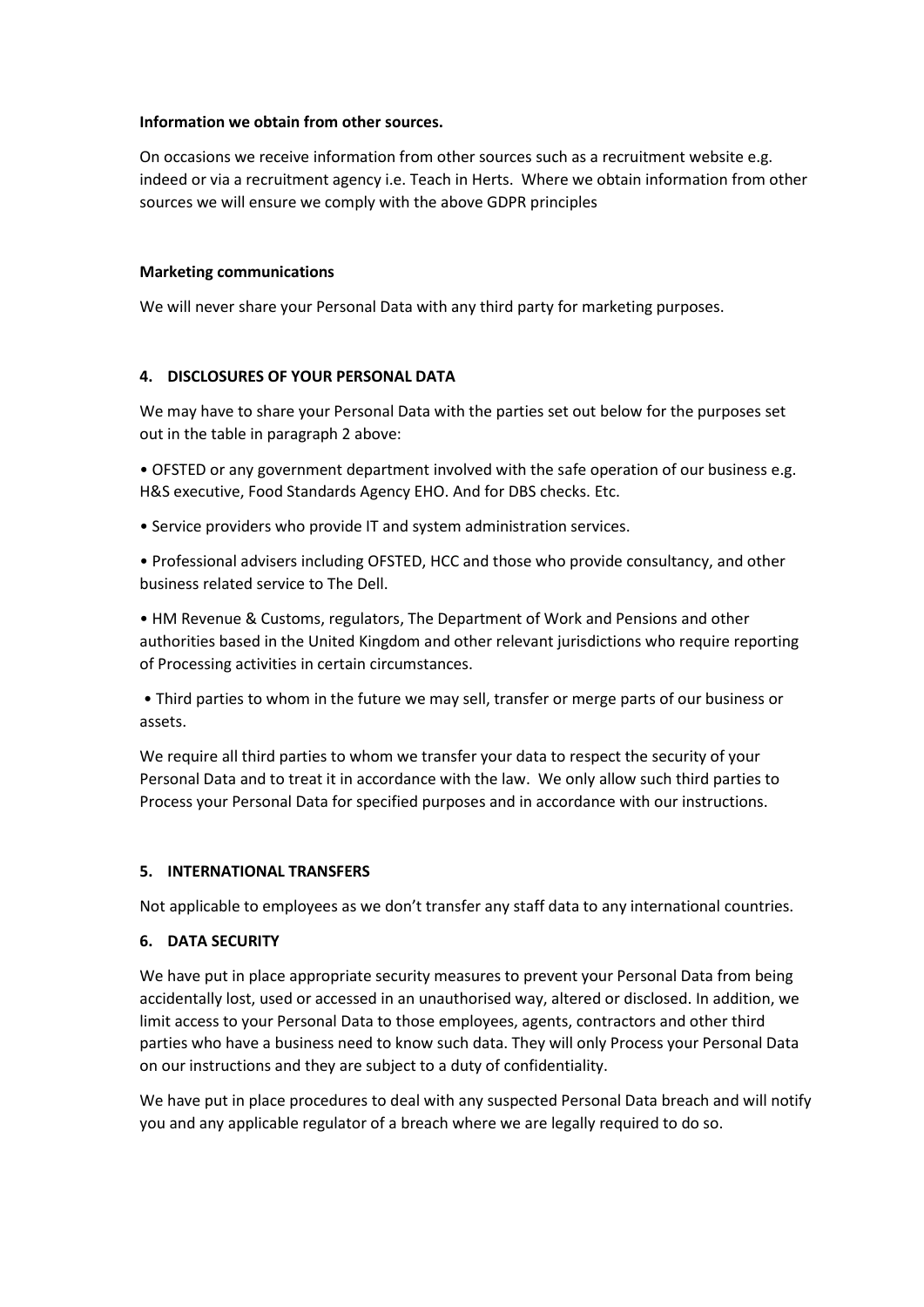## **7. DATA RETENTION**

We will only retain your Personal Data for as long as necessary to fulfil the purposes we collected it for, including for the purposes of satisfying any legal, accounting, or reporting requirements.

To determine the appropriate retention period for Personal Data, we consider the amount, nature, and sensitivity of the Personal Data, the potential risk of harm from unauthorised use or disclosure of your Personal Data, the purposes for which we Process your Personal Data and whether we can achieve those purposes through other means, and the applicable legal requirements.

By law we must keep basic information about our clients (including Contact, Identity, Financial and Transaction Data) for six years after they cease being clients for tax purposes.

In some circumstances you can ask us to delete your data and it is our responsibility to make sure that any Personal Data we retain is accurate. So, if you would like us to erase your data (to the extent that we are able) or there are any changes to your data which means what we currently hold is inaccurate, please do let us know.

Any data that we dispose of is done in a secure fashion by shredding or professional data shred.

## **8. YOUR LEGAL RIGHTS**

Under certain circumstances, you have rights under data protection laws in relation to your Personal Data. These include the right to:

The right to be informed about the personal data being processed

The right to access to your Personal Data.

The right to object to the processing of your personal data

The right to restrict the processing of your personal data

The right to correct your personal data

The right to erasure of your Personal Data

The right to portability of your personal data,

In exercising your individual rights you should understand that in some situations we may be unable to fully meet your request. For example if you make a request for us to delete all your personal data, we may be required to retain some data for taxation, and for regulatory and other statutory purposes.

You can see more about these rights at: [https://ico.org.uk/for-organisations/guide-to-the](https://ico.org.uk/for-organisations/guide-to-the-general-data-protection-regulation-gdpr/individual-rights/)[general-data-protection-regulation-gdpr/individual-rights/](https://ico.org.uk/for-organisations/guide-to-the-general-data-protection-regulation-gdpr/individual-rights/)

If you wish to exercise any of the rights set out above, please email us at [thedellhertford@hotmail.com.](mailto:thedellhertford@hotmail.com)